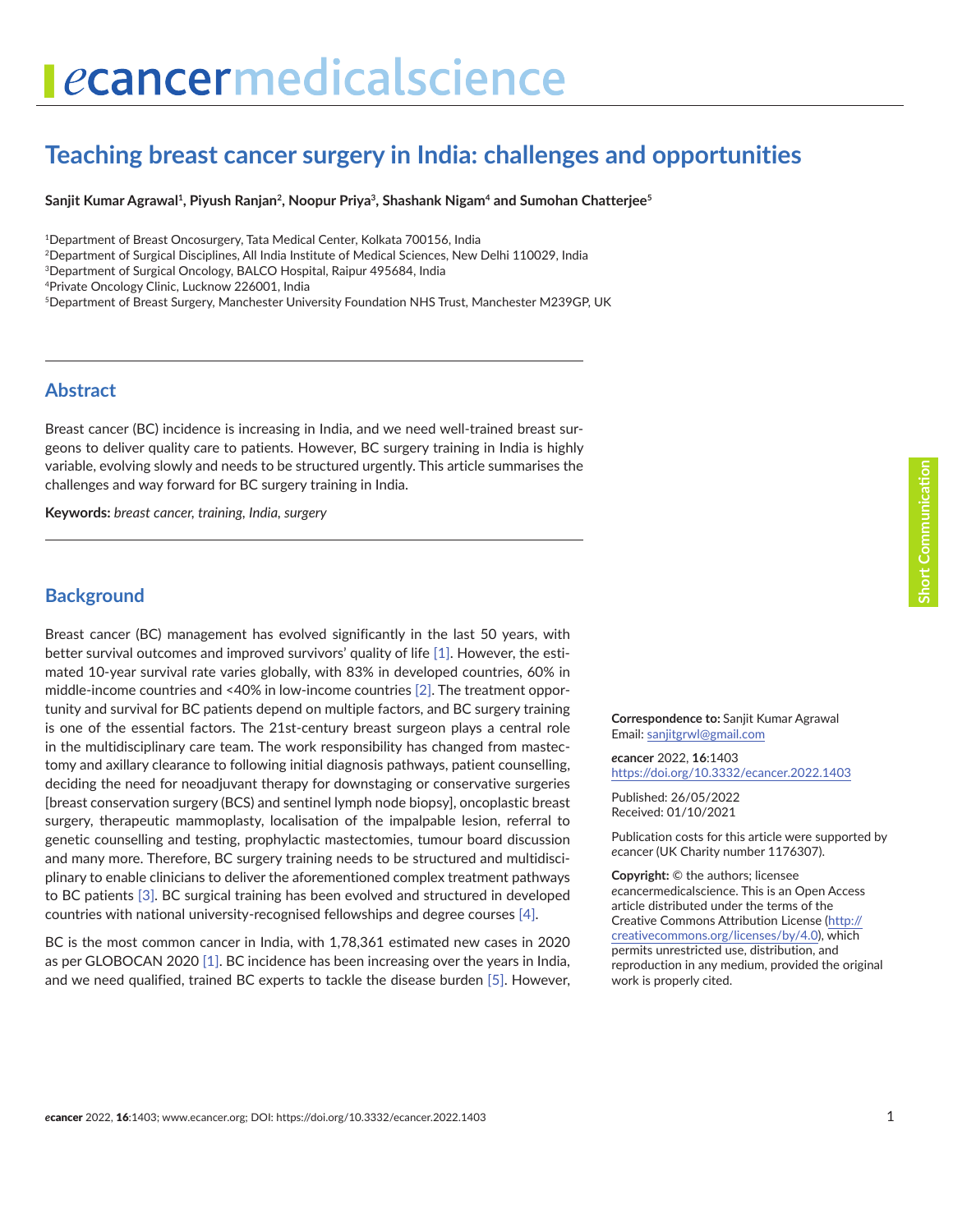in India, the BC surgery discipline as a subspecialty training is slowly evolving and attracting young surgeons to choose this as a career in the last 10 years. Unfortunately, there are no published data for BC surgery training in India.

We aim to summarise the current training opportunity and future directions for BC surgery in India.

#### **Material and methodology**

The summary is an opinion piece developed by meetings and discussions among authors. All but one author work in different parts of India with a high volume of BC surgical work and run training programmes for BC surgery. Additionally, a detailed web-based search was made to summarise the currently available resources for BC surgery in India. We have searched the National Medical Commission (NMC) curriculum for details of recognised degree courses available for surgical oncology and breast surgery training [\[6\].](#page-3-0)

#### **Current educational resources**

There are different types of BC surgery training opportunities available in India, like fellowships in oncoplastic breast surgery, as a part of surgical oncology degree courses and Master of Chirurgiae (MCH) in breast and endocrine surgery.

The breast surgery fellowship programmes are most widespread across the country and are provided by many prestigious institutions like Tata Memorial Hospital (Mumbai), Postgraduate Institute (Chandigarh), Tata Medical Centre (Kolkata), Max Super Speciality Hospital (New Delhi), Manipal Hospital (Bangalore) etc. [\[7,](#page-3-0) [8\].](#page-4-0) These programmes are mainly focused on the multimodality management of BC and are helpful for surgeons choosing BC surgery as a career path. In addition to BC management, the fellowship programmes encourage trainees for clinical audits and research.

Surgical oncology training is an NMC recognised programme available in Diplomate of National Board (DNB) and MCH degrees. Both programmes are for 3 years and include learning about surgical management of all cancers. BC surgery training is part of this programme, along with other organ cancers [\[9\].](#page-4-0)

MCH in breast and endocrine surgery is a newly started super speciality branch. One can take admission in these super speciality courses by completing a Master's in general surgery. Sanjay Gandhi Postgraduate Institute, Lucknow, and All India Institute of Medical Science, Delhi, are the presently designated institutes for admission for the course [\[10\]](#page-4-0). In addition to breast, these courses cover thyroid surgery, primary hyperparathyroidism surgery, pheochromocytoma, other adrenal tumours, multiple endocrine neoplasia syndromes, etc.

A Master of Surgery (MS) degree in oncoplastic breast surgery is an online course by the University of East Anglia. This course has a centre in India for face-to-face interactive discussions. The specialist team at Norwich medical school provides six modules and accreditation and can be used to build towards a master's award in principles of breast oncoplasty. The course is designed to cover the clinical and surgical aspects. The learning is supported by formative assessments, critical thinking and decision-making. The application process can be directly made through the University of East Anglia [\[11\].](#page-4-0)

The surgical oncology training is available across India. However, the specific BC surgical training opportunities (organ-specific fellowships) mentioned above are presently limited to tier-one metro cities of India.

#### **Challenges**

The challenges faced in India for providing healthcare are daunting and they partly overlap with the challenges faced by surgeons providing breast care. The general surgeon manages a considerable burden of this ominous cancer along with specialised training. This trend has percolated down the generations and has, in a way, prevented breast surgery from becoming an exclusively organ-specific branch. That being said, the ever-growing magnanimous burden of BC demands an all-hands-on-deck approach. Therefore, the need of the hour is to train the 'trained' general surgeon to impart state-of-the-art breast care. This will ensure that all women receive individualised treatment at par with international standards and guidelines. It will also bring down the mastectomy rates in this country and promote BCS.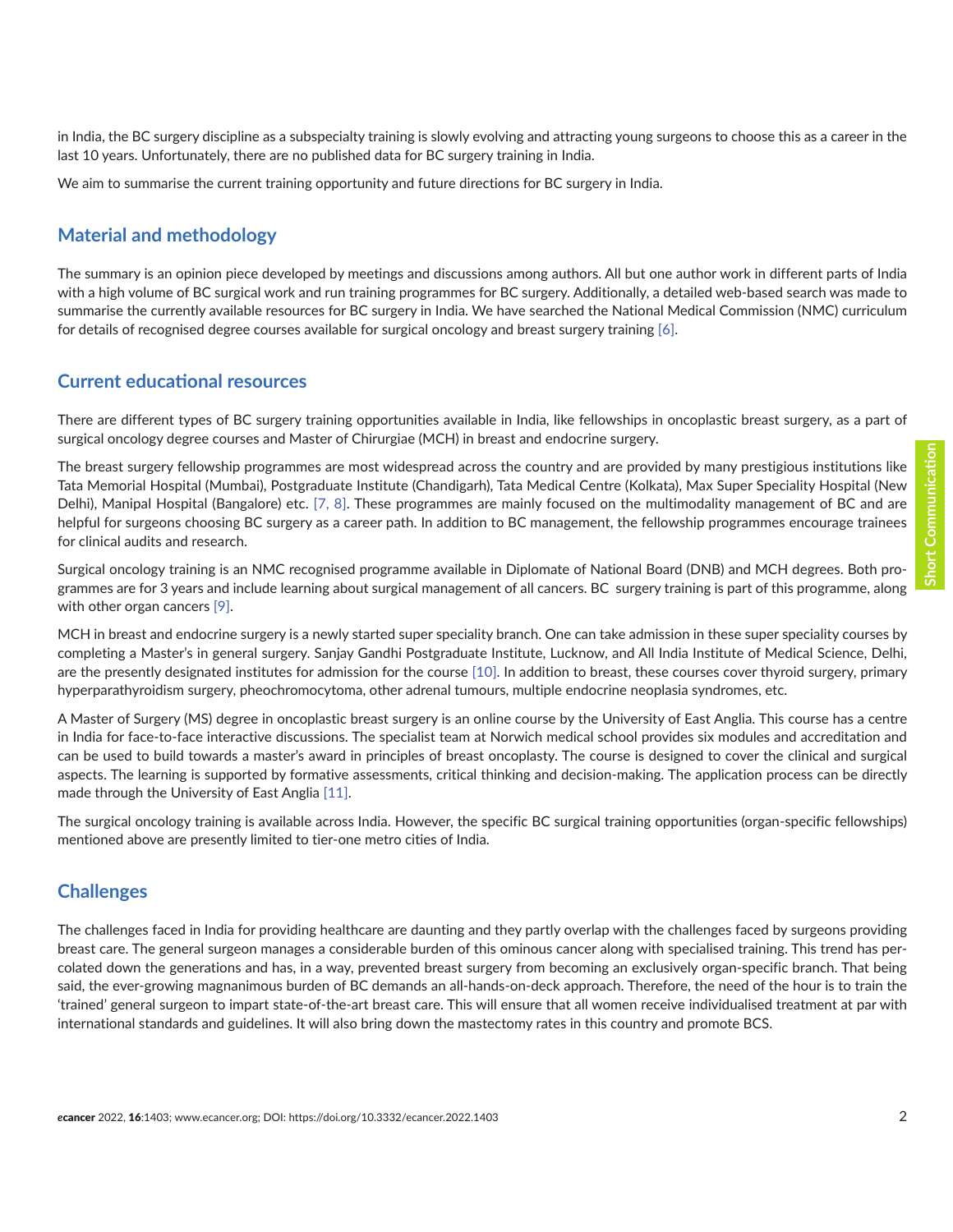Another challenge rooted in this country is the lack of basic infrastructure and interdepartmental coordination. There are tertiary care setups without the facility of performing a sentinel lymph node biopsy and frozen section. These factors will haunt us, but they will also prevent us from providing world-class care for this disease. We have a short supply of doctors in the rural areas and lack a proper referral system. This has resulted in a false state of supply and demand mismatch. Certain government centres and big corporate setups are offering dedicated BC care. There is nothing in between to bridge these two ends depicting the wide cost gap. According to the studies, the current prevalence of BC in India stands at 25.8 per 100,000 population, against the general surgeon rate of 2.5 per 100,000 [\[12, 13\].](#page-4-0) The rate of general surgeons and surgical oncologists practising breast surgery is unknown, but surely not enough.

A significant part of breast surgery that our trained oncology colleagues often overlook is benign breast disease. It is not as ominous as BC but demands a specialised approach. The benefit of this will be two-pronged. Firstly, the clinical management of the condition and, more importantly, it will lead to more research work in the area, promoting novel and optimised therapeutic options rather than an symptomatic approach.

#### **Suggestions for the way forward**

BC surgery training is highly variable and poorly regulated in India. The creation of breast surgery as a subspecialty is a long road and one with many obstacles, but a necessary one to take. There is a pressing need to assess the current human resources and the projected shortfall in the next 10 years in breast surgery. This is essential to plan for appropriate intervention, to deliver high-quality service providing workforce and to simultaneously manage increasing demand and patient expectations. A practical solution to improve the current situation and ensure a well-trained workforce is to introduce a national curriculum with objective endpoints and a short assessment to give a practising green light. It can be incorporated as an additional incentive and made mandatory in a phased manner.

The national curriculum should focus on the entire strata of the medical fraternity. Training basics should be laid in the undergraduate years and capitalised during the postgraduate years and beyond as a subspecialty. It should be a mixed model training with working in recognised units and centres of excellence as an apprenticeship, augmented with conferences and hands-on cadaveric and live workshops. The training should be structured, goal-oriented and documented with a logbook and work-based assessments during the postgraduate years and beyond. This will teach the practice of reflective and introspective learning among young surgeons. There should be regular appraisals for the practitioners to implement new operations and technology into their practice. The change we wish to see will take its due course with perseverance and, most importantly, inter-speciality coordination. The proposed framework is summarised in Table 1:

| Level              | <b>MBBS</b>                                                                                               | Masters in general surgery                                                                                             | Super speciality training (Surgical oncology<br>MCH/DNB, fellowship programme)                                                                  |
|--------------------|-----------------------------------------------------------------------------------------------------------|------------------------------------------------------------------------------------------------------------------------|-------------------------------------------------------------------------------------------------------------------------------------------------|
| Oncology basics    | Basics breast anatomy, pathology,<br>pharmacology                                                         | Management of benign and<br>malignant BC                                                                               | Comprehensive management of benign and<br>malignant BC                                                                                          |
|                    |                                                                                                           | Clinical audits                                                                                                        | Multitumour board discussions                                                                                                                   |
|                    |                                                                                                           |                                                                                                                        | Decision-making                                                                                                                                 |
|                    |                                                                                                           |                                                                                                                        | Clinical audits and research                                                                                                                    |
| Surgery component  | Basic surgical skills                                                                                     | Level one breast surgery training<br>(Lumpectomy, modified radical<br>mastectomy)                                      | Advanced breast surgery training<br>(Axillary management, level one and<br>two oncoplastic breast surgery and<br>postmastectomy reconstruction) |
| Skills development | Clinical examination and diagnostic<br>pathway of breast diseases<br>Observation of breast surgical cases | Reinforcement of clinical examination<br>and diagnostic pathway<br>Independent and assisted breast<br>surgery training | Reinforcement of clinical examination and<br>diagnostic pathway<br>Independent and assisted breast surgery<br>training                          |

**Table 1. Proposed breast surgery training for career development.**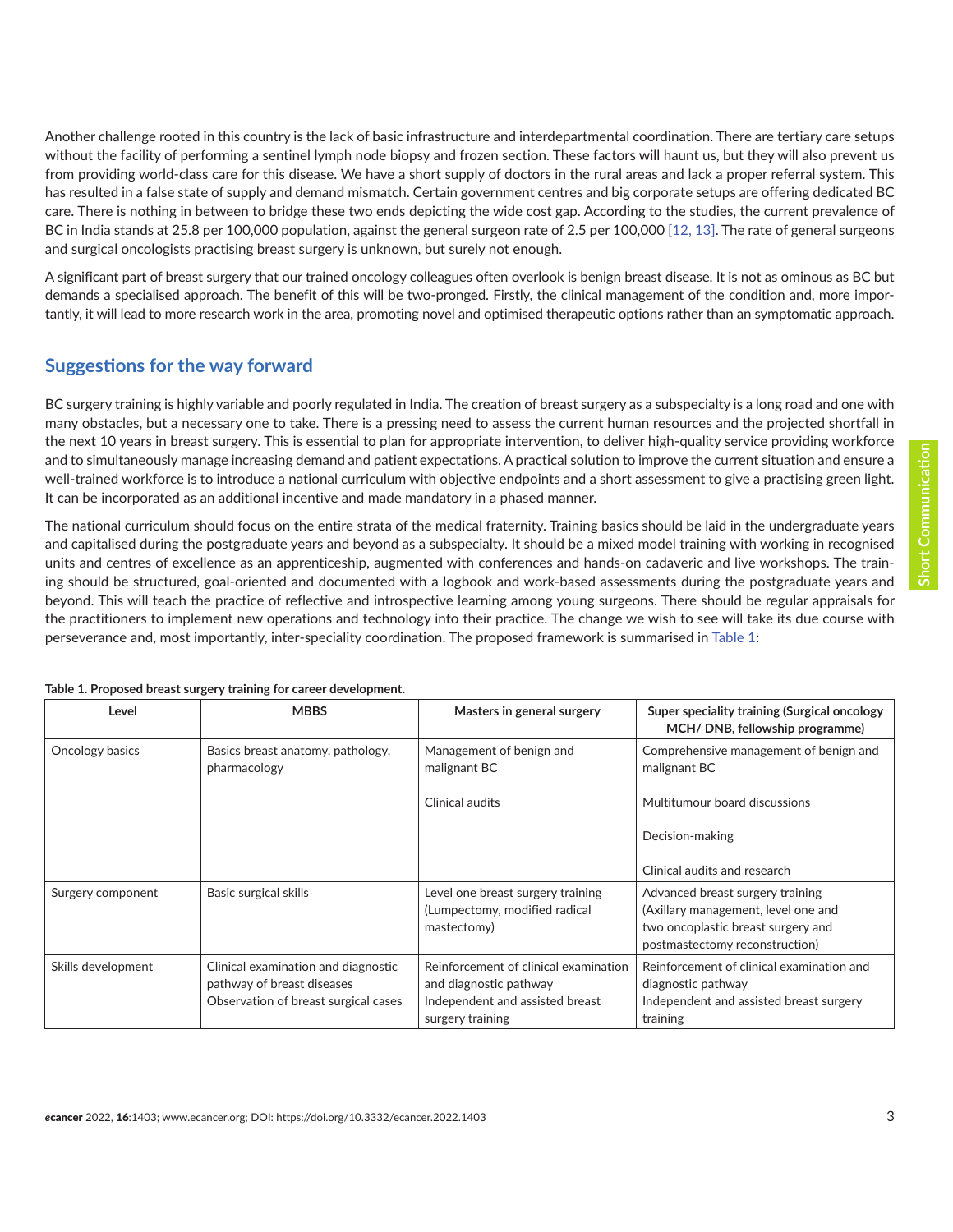<span id="page-3-0"></span>This study has some potential limitations. The study has pointed out the available training resources and gaps in breast surgery training in India. The proposed training module is the authors' opinions and needs to be discussed with different stakeholders. The Association of Breast Surgeons of India, Asian Society of Mastology, Indian Society of Surgical Oncology and National Cancer Grid are a few of the eminently known organisations which are mainly focused on continuing medical education sessions and proposing guidelines for BC management as per the locally available resources [\[14, 15\]](#page-4-0). We need to devise a structured curriculum, and national BC societies should play a more prominent role to achieve this goal. European experts conducted a similar exercise recently to define the breast surgery training curriculum in European countries [4, [16\].](#page-4-0) The training should be equivalent and organ-specific to empower clinicians offering modern breast surgeries as per available resources.

#### **Conclusion**

Breast surgery alone is not a recognised degree course in India and needs regulatory changes. Ongoing efforts by tertiary care cancer institutions with high-quality BC surgery fellowships are slowly pushing the breast surgery subspecialty formation likely soon. Urgent assessments of current human resources with the projected shortfall in the next 10 years are required to plan for an appropriate workforce to deliver high-quality service and to manage increasing demand and patient expectations.

## **Conflicts of interest**

The authors declare that they have no conflicts of interest.

## **Funding**

This study did not receive any specific grant from the public, commercial or not-for-profit funding agencies.

#### **References**

- 1. Sung H, Ferlay J, and Siegel RL, *et al* (2021) **Global Cancer Statistics 2020: GLOBOCAN estimates of incidence and mortality worldwide for 36 cancers in 185 countries** *CA Cancer J Clin* **71**(3) 209–249 <https://doi.org/10.3322/caac.21660>PMID: [33538338](http://www.ncbi.nlm.nih.gov/pubmed/33538338)
- 2. *Breast Cancer Survival—An Overview | ScienceDirect Topics* [Internet] [\[https://www.sciencedirect.com/topics/medicine-and-dentistry/](https://www.sciencedirect.com/topics/medicine-and-dentistry/breast-cancer-survival) [breast-cancer-survival](https://www.sciencedirect.com/topics/medicine-and-dentistry/breast-cancer-survival)] Date accessed: 23/09/21
- 3. Pass HA, Klimberg SV, and Copeland III EM (2008) **Are "breast-focused" surgeons more competent?** *Ann Surg Oncol* **15**(4) 953–955 <https://doi.org/10.1245/s10434-008-9835-z> PMID: [18247092](http://www.ncbi.nlm.nih.gov/pubmed/18247092) PMCID: [2266785](http://www.ncbi.nlm.nih.gov/pmc/articles/PMC2266785)
- 4. Wyld L, Rubio IT, and Kovacs T (2019) **Education and training in breast cancer surgery in Europe** *Breast Care* **14**(6) 366–372 [https://doi.](https://doi.org/10.1159/000502638) [org/10.1159/000502638](https://doi.org/10.1159/000502638)
- 5. Mathur P, Sathishkumar K, and Chaturvedi M, *et al* (2020) **Cancer statistics, 2020: report from National Cancer Registry Programme, India** *JCO Glob Oncol* **6** 1063–1075 <https://doi.org/10.1200/GO.20.00122>PMID: [32673076](http://www.ncbi.nlm.nih.gov/pubmed/32673076) PMCID: [7392737](http://www.ncbi.nlm.nih.gov/pmc/articles/PMC7392737)
- 6. NMC View Diplomate and Fellowship Course Details | NMC [Internet] [\[https://www.nmc.org.in/information-desk/college-and-course](https://www.nmc.org.in/information-desk/college-and-course-search/view-diplomate-and-fellowship-course-details/)[search/view-diplomate-and-fellowship-course-details/\]](https://www.nmc.org.in/information-desk/college-and-course-search/view-diplomate-and-fellowship-course-details/) Date accessed: 17/04/22
- 7. *Courses (Adm & Gov App)—Tata Memorial Centre* [Internet] [\[https://tmc.gov.in/index.php/en/courses\]](https://tmc.gov.in/index.php/en/courses) Date accessed: 23/09/21